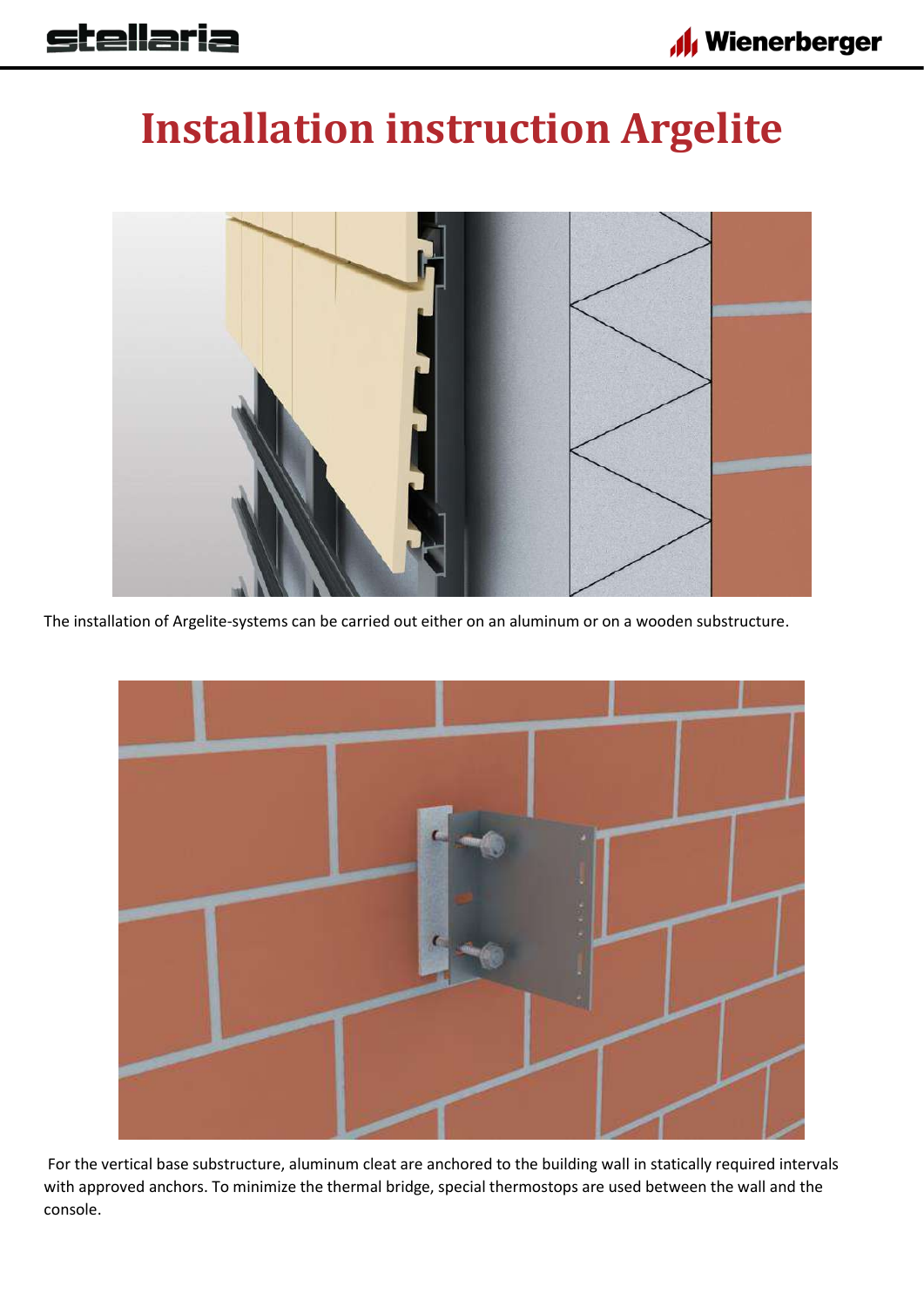

The laying of the insulation boards on the previously cleaned wall surface is carried out in compliance with the manufacturer's guidelines. Normally, high-quality mineral-fiber insulation materials are used.



Vertical, angled aluminum support profiles are aligned with the wall brackets and fastened with approved connecting elements such as blind rivets or screws.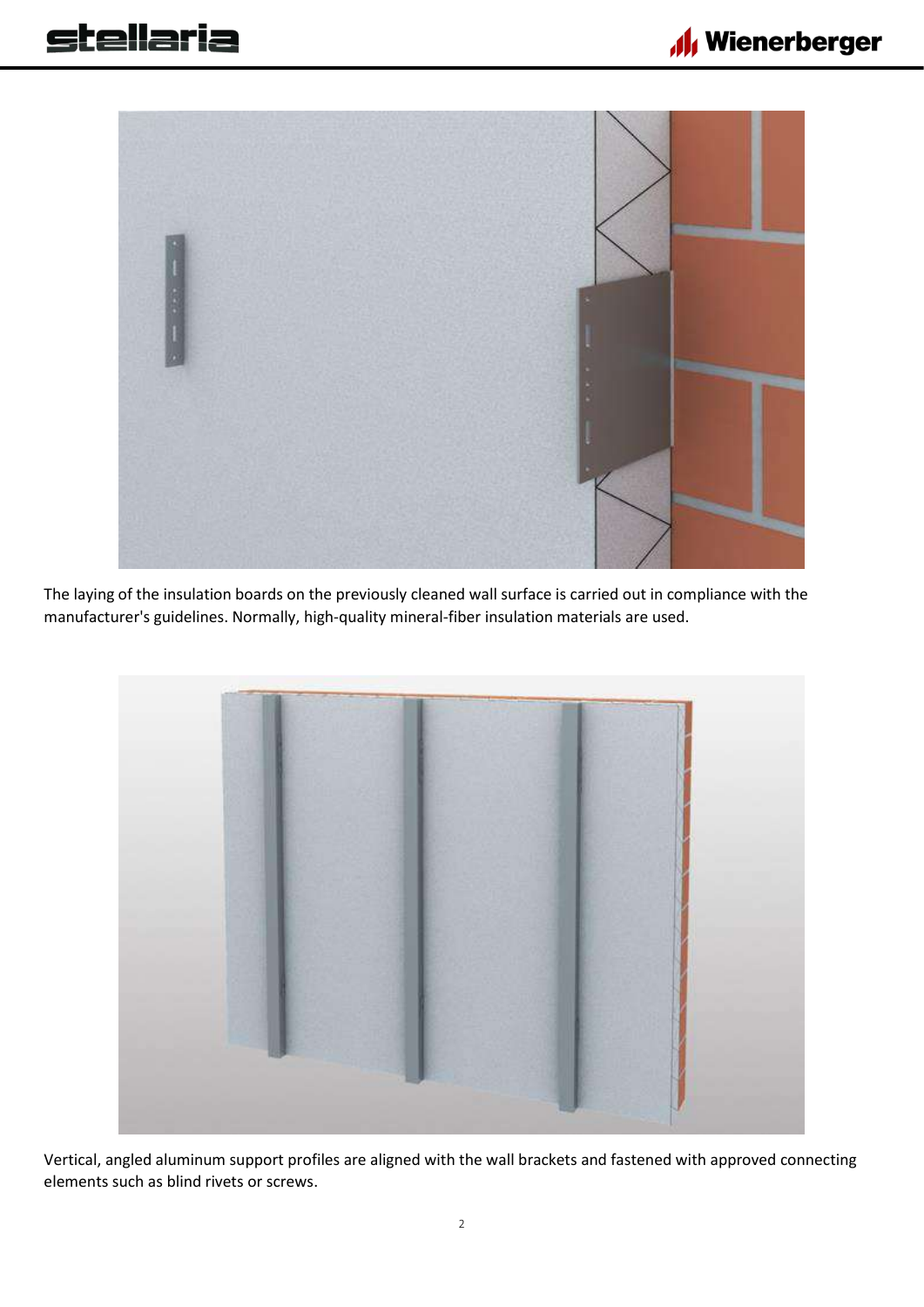



The special horizontal Argelite support rails are fastened to the vertical support profiles in the height grid of the tile slabs with screws. The exact dimensions for the arrangement of the support rails can be found in the Argelite installation dimensions.